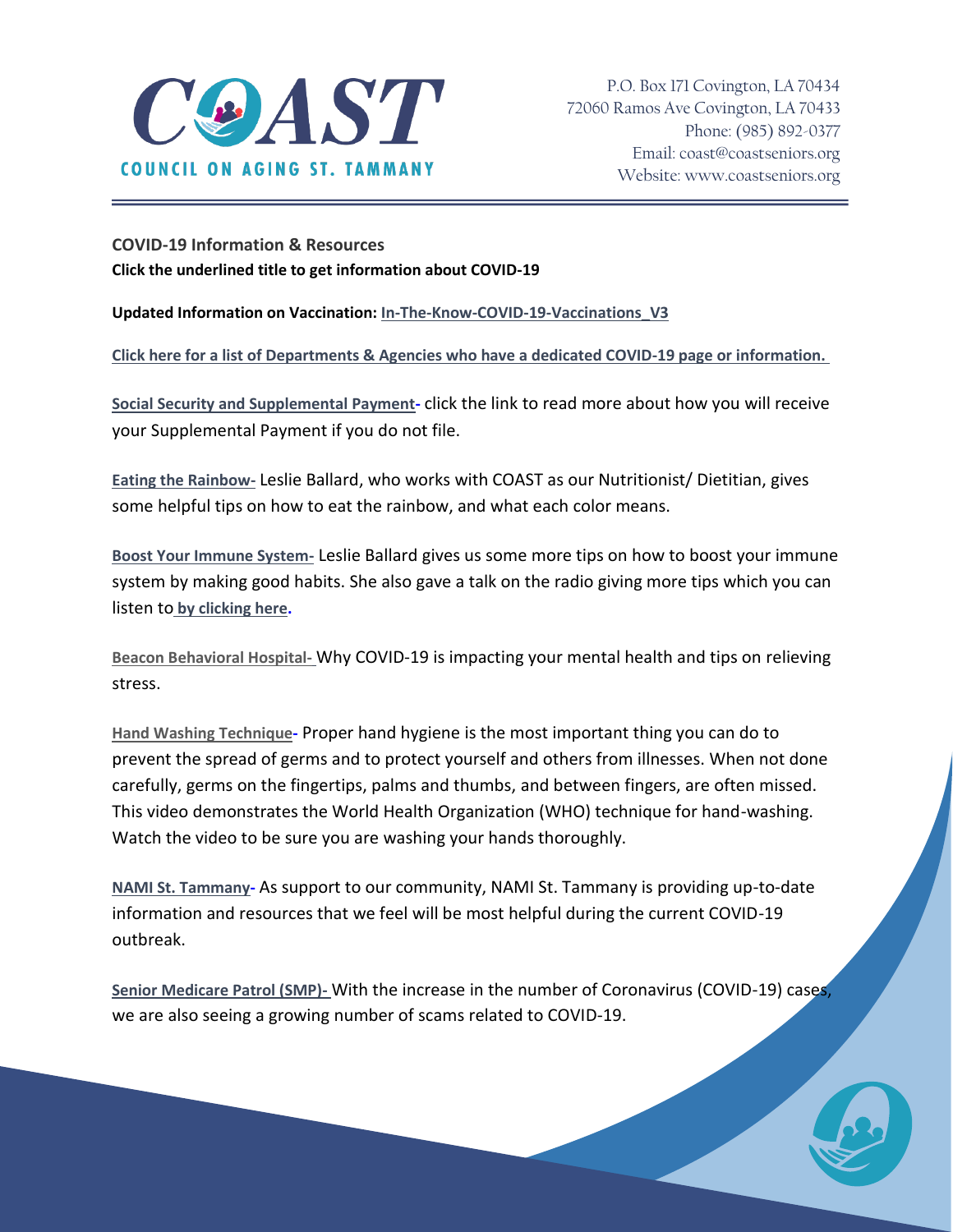

**[Staying Safe at Home-](http://coastseniors.org/wpress/wp-content/uploads/2020/04/COVID-19-Stay.at_.home_.pdf)** Tips on protecting yourself during the outbreak of COVID-19 and what to do if you get sick.

## **NOTICE FROM THE GOVERNOR'S OFFICE OF ELDERLY AFFAIRS**

The Department of the Treasury (Treasury) announced on April 1 that Social Security beneficiaries who are not typically required to file tax returns will not need to file an abbreviated tax return to receive an economic impact payment. The IRS will use the information on the Form SSA-1099 to generate \$1,200 economic impact payments to Social Security beneficiaries who did not file tax returns in 2018 or 2019.

Treasury, not Social Security, will make automatic payments to Social Security beneficiaries. Beneficiaries will receive these payments by direct deposit or by paper check, just as they would normally receive their Social Security benefits.

For updates from the IRS, visit <https://www.irs.gov/coronavirus>.

## *Note for Supplemental Security Income (SSI) Recipients:*

SSA is working closely with Treasury to address outstanding questions about SSI recipients in an attempt to make the issuance of economic impact payments as quick and efficient as possible. SSA realizes people are concerned, and the IRS will provide additional information at <https://www.irs.gov/coronavirus> when available. Please note that SSA will not consider economic impact payments as income for SSI recipients, and the payments are excluded from resources for 12 months.

## *The following is a list of useful information found online for Seniors. Click the title to get information offered at each website.*

*[AARP -](https://states.aarp.org/region/louisiana/)* AARP is a nonprofit, nonpartisan organization that empowers people to choose how they live as they age. AARP offers a Smart Driver Course, if you would like to take it contact Claire McGuire at (985) 839-2256.

*[Active Daily Living-](https://coast.dailylivingadvice.com/)* Active Daily Living helps Seniors and Family Caregivers with free, personalized advice to enhance health, independence, and aging-in-place.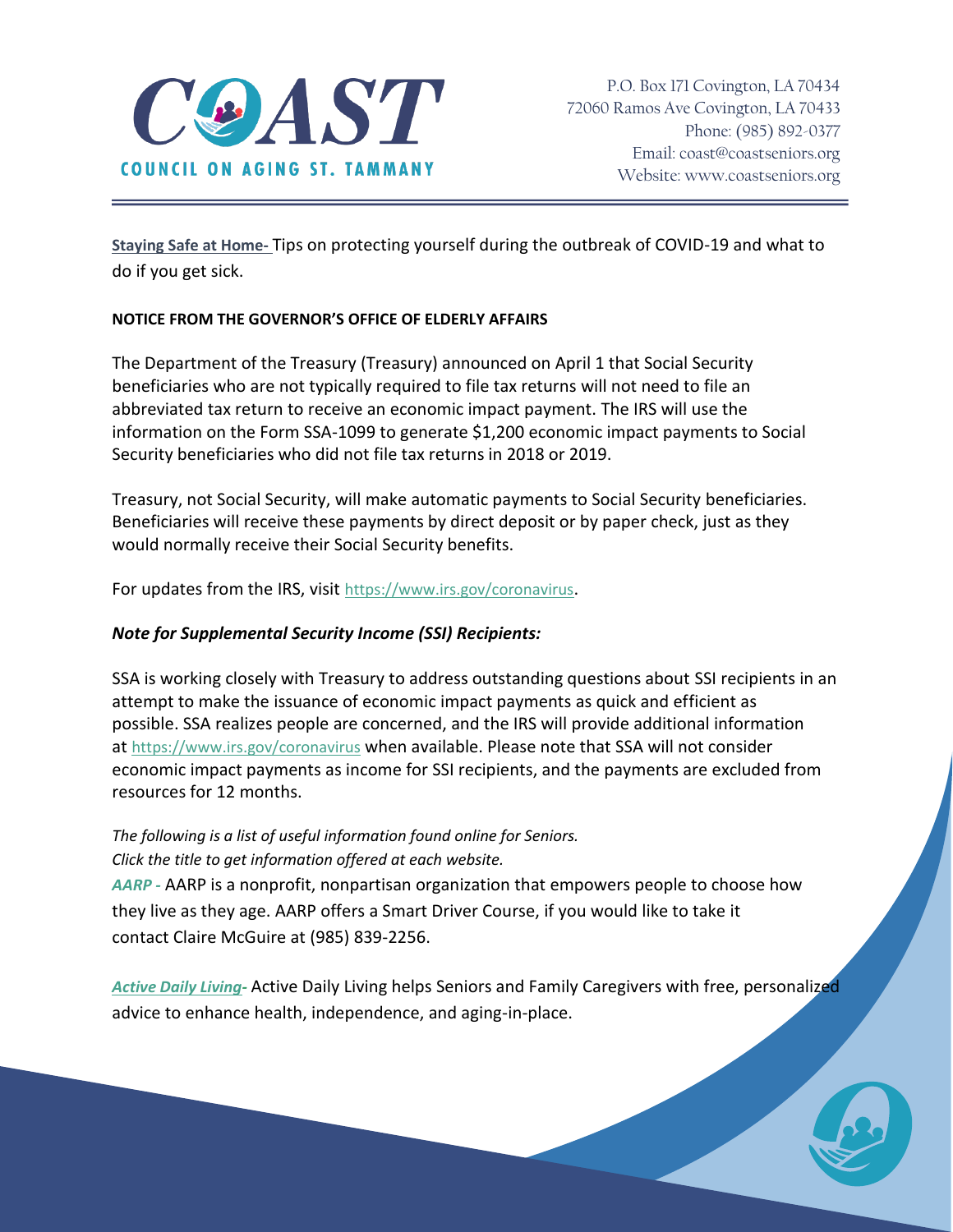

*[Alzheimer's Association](https://www.alz.org/louisiana)-* The Alzheimer's Association Louisiana Chapter serves all parishes across the state. We help all those facing Alzheimer's disease and other dementias by providing support groups and educational resources, while advancing crucial research and public policy initiatives.

*[Businesses Offering Senior Discounts](https://www.seniorcitizendiscountlist.org/louisiana-la-senior-citizen-discount-list-restaurant-retail-grocery-travel/) -* Louisiana Senior Citizen Discounts available at Local Restaurants, Retail Stores, Grocery Stores, and Travel.

*[Catholic Charities-](http://www.ccano.org/senior-services/)* Catholic Charities provides programs and services for all stages of life's journey. Through programs like Foster Grandparents, they offer ways for seniors to continue to share their wisdom and their service with others. Our Adult Day Health Care Centers and PACE: Program of All-Inclusive Care for the Elderly provide quality care, socialization and activities for seniors while enabling them to still live at home with their families.

*[Community Action Agency-](http://www.stpgov.org/caa)* The Community Action Agency (CAA), with offices in Covington and Slidell, provides a number of services to St. Tammany Parish residents including emergency utility, rental and mortgage assistance. The CAA also works with homeless and near-homeless families transitioning from homelessness to help them become self-sustaining. They help individuals and families break down barriers that create dependency.

*[Eldercare Locator](https://eldercare.acl.gov/Public/Index.aspx/)* - A public service of the U.S. Administration on Aging connecting you to services for older adults and families.

*[Governor's Office of Elderly Affairs \(GOEA\)](http://goea.louisiana.gov/)* - GOEA serves as a focal point for Louisiana's senior citizens and administers a broad range of home and community-based services through a network of area Agencies on aging.

*[Lighthouse Louisiana-](https://www.lighthouselouisiana.org/)*At Lighthouse Louisiana our mission is to empower people with disabilities through services, employment, and advocacy.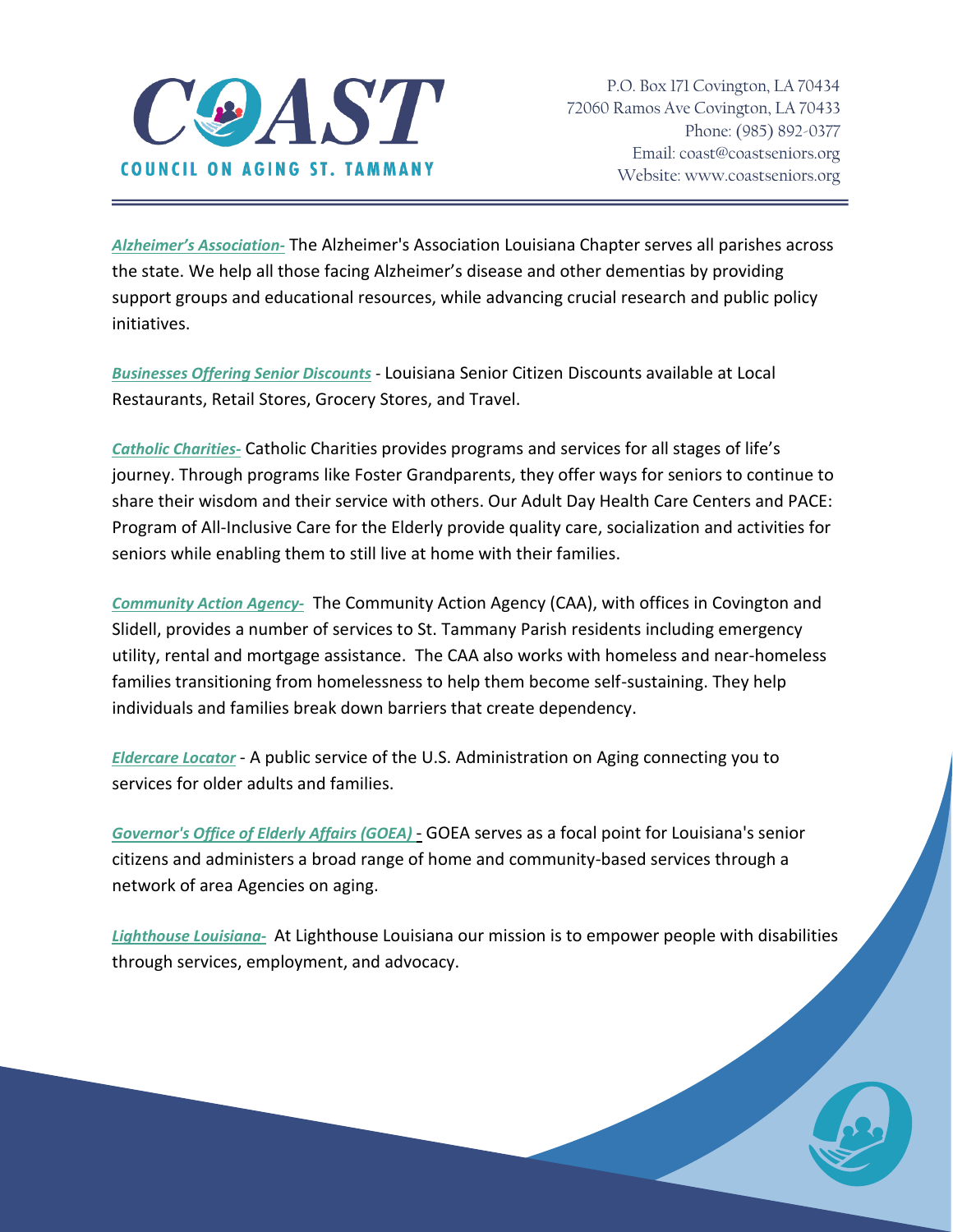

*[Long-Term Care Ombudsman](http://goea.louisiana.gov/index.cfm?md=pagebuilder&tmp=home&pid=107&pnid=2&nid=15) –* established in each state by the Older Americans Act to enhance the quality of life, improve care, protect rights, and promote the dignity of residents in a longterm care facility.

*[Louisiana Attorney General-](https://www.ag.state.la.us/ProtectingSeniors)* Protecting the elderly is one of Attorney General Jeff Landry's top priorities. Our **consumer education program** offers specialized training for senior citizens. A consumer specialist will come speak to your organization on issues that directly affect seniors and how to avoid fraud that is often directed towards the elderly.

*[Louisiana Mississippi Hospice and Palliative Care Organization \(LMHPCO\)-](https://lmhpco.org/)* LMHPCO's mission is to: increase public awareness with regards hospice and other end of life care, provide educational programs for members and the public concerning hospice and other end of life care

*[Northlake Homeless Coalition -](http://northlakehomeless.org/)* The Northlake Homeless Coalition is a network of private and public service providers working together to end the ravages of homelessness in the southeast Louisiana Parishes of Livingston, St. Helena, St. Tammany, Tangipahoa and Washington. Our mission is to eliminate and thereafter prevent homelessness in this region.

*[Northshore Food Bank-](https://northshorefoodbank.org/northshore-food-bank)* The Northshore Food Bank provides food assistance to more than 375 individuals and families each week who live at or below the 130% federal poverty guidelines and have found themselves in need in our community. After qualifying for assistance, an individual can receive a minimum of 35 lbs. of food once each month and families can receive a minimum of 70 lbs. of food each month.

*[Office of Aging and Adult Services \(OAAS\)-](http://ldh.la.gov/index.cfm/page/118)* OAAS aims to develop, provide and enhance services that offer meaningful choices for people in need of long-term care. The office is committed to developing a long-term care system that provides choice, ensures quality, meets the needs of consumers and caregivers, and does so in a fiscally responsible manner.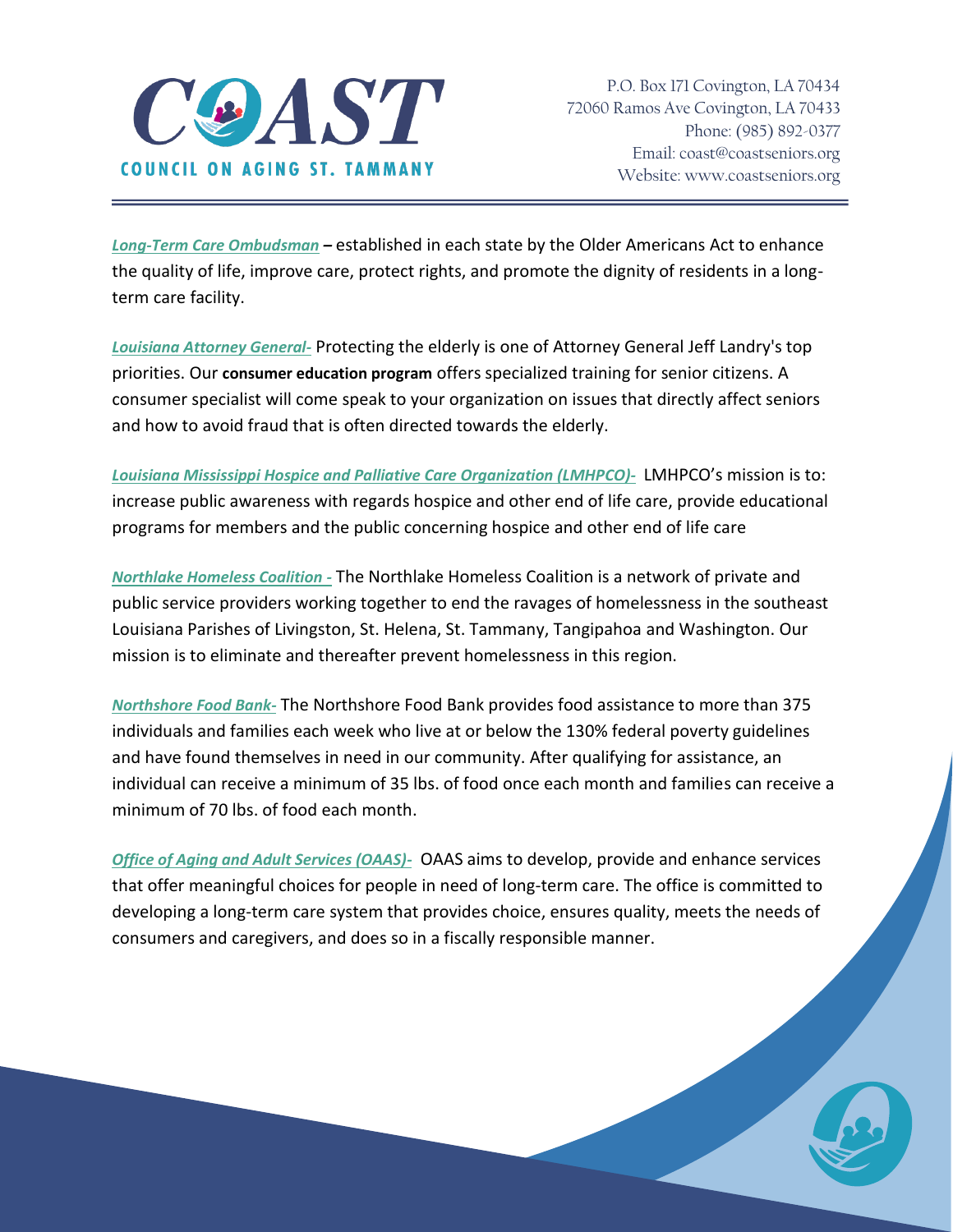

*[Seniors and Law Enforcement Together \(SALT\)-](http://stsalt.org/)* The mission of the council is to work with public safety agencies to improve the safety and security of senior adults residing in St. Tammany parish, Louisiana. This mission has led to highly effective elder abuse advocacy through public information programs and training for professionals.

*[Senior Health Insurance Information Program \(SHIIP\) -](https://www.ldi.la.gov/consumers/senior-health-shiip)* SHIIP helps Medicare beneficiaries better understand their Medicare coverage options and benefits. Counselors help seniors make informed decisions by providing free and unbiased guidance via telephone or face-to-face interactive sessions.

*[Senior Living Guide](http://www.seniorliving.org/)* - helps educate seniors and caregivers about senior living, senior care and senior lifestyles.

*[Senior Medicare Patrol](http://www.stopmedicarefraud.org/)* - Empower and assist Medicare beneficiaries, their families, and care takers to protect, detect and report health care fraud.

*[Senior RX Program -](http://www.louisianaanswers.com/index.php?option=com_content&view=article&id=88&Itemid=487)* LouisianaSenioRx.org is a program that connects qualified, low-income people with discount prescription drugs, direct from the pharmaceutical manufacturer.

*[St. Tammany Government Community Resource List](http://www.stpgov.org/files/Departments/DHHS/Community_Resource_List_August_2016.pdf)* - Community Resource list prepared by St. Tammany Parish Government.

*[St. Tammany Parish Assessor's Office](https://stpao.org/faq/)-* This office is striving daily to work efficiently for you, the citizens of St. Tammany, in identifying the properties across the parish, determining that exemptions are granted fairly and where allowable by law, and assessing all values accurately.

[STHS Palliative Care](https://urldefense.com/v3/__https:/linkprotect.cudasvc.com/url?a=https*3a*2f*2fwww.sttammany.health*2fPalliative&c=E,1,TUjLozSQz7125TAvEuVzrbs2fg6klqEzlY5Pq20juJfJPLhUDeg0UkeTWCFfJboWDLppP93yJmURUrmhPoCIqSJUR0UMFsWvC7eHIMLo0Di7UHA,&typo=1__;JSUlJQ!!Iq-eQi_EjXVxqq3bqQKAMJU!-iRfNPqhyWyQWTCw3qa9o-hRQ9ndUt4iiE2svU5ramewYw0Plxoz40kEsk9xL20dNDYd4QY7EHDG5q01$) - St. Tammany Health System's Palliative Care Department is here to help you be prepared for the unexpected. Life is unpredictable. Knowing your options and making your healthcare wishes known to loved ones is vital. Advance Care Planning is important at any age. Give your family peace of mind for when the unexpected happens and decisions need to